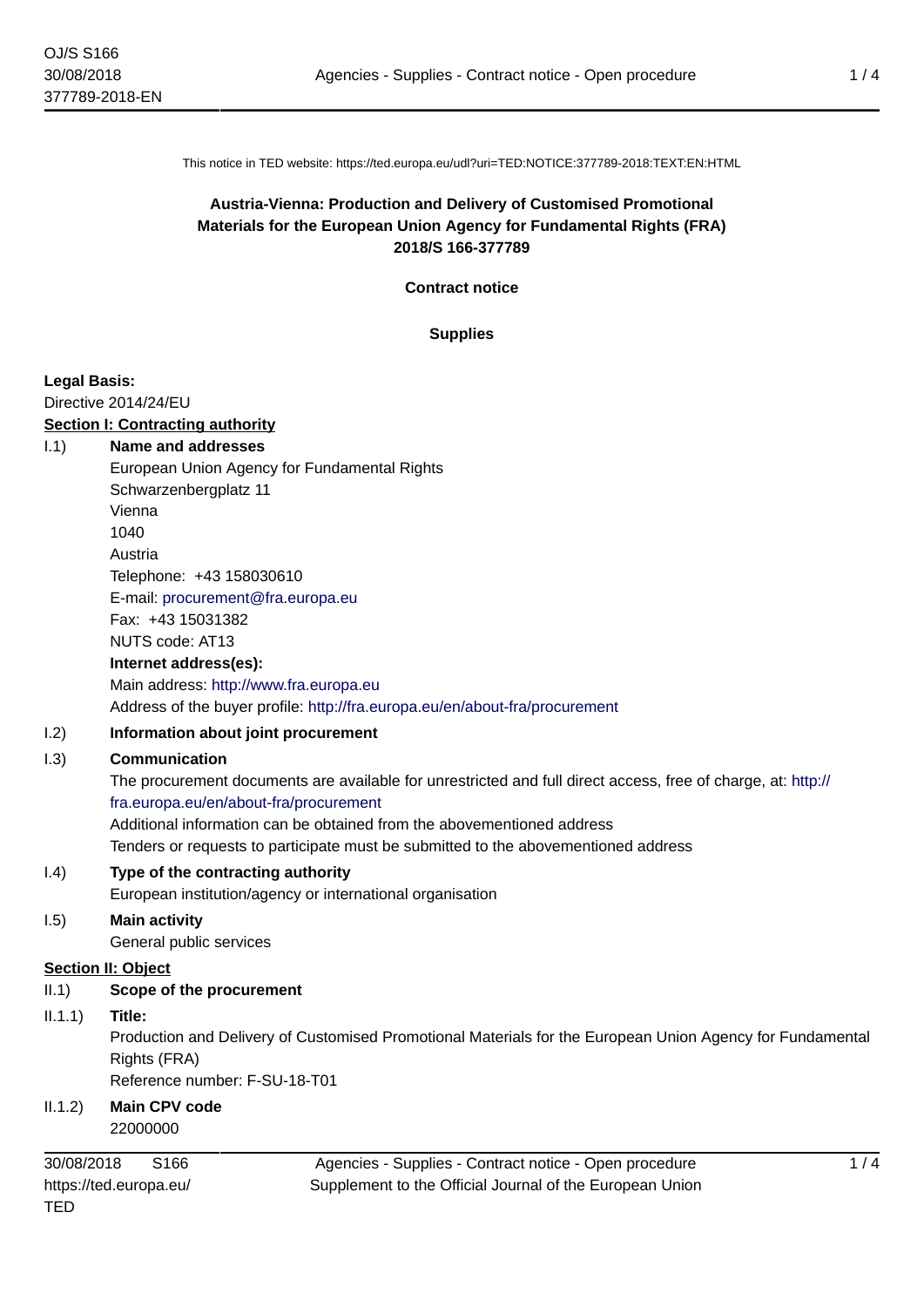## II.1.3) **Type of contract**

**Supplies** 

#### II.1.4) **Short description:**

The overall objective of the tender is the provision of a wide range of promotional materials including customisation, printing, finishing and delivery services to the Contracting Authority. The resulting contractor(s) shall be able to supply the goods and to provide related services including design, layout, pre-press work, production of samples and delivery of the requested products.

# II.1.5) **Estimated total value** Value excluding VAT: 120 000.00 EUR

II.1.6) **Information about lots** This contract is divided into lots: no

- II.2) **Description**
- II.2.1) **Title:**

## II.2.2) **Additional CPV code(s)**

## II.2.3) **Place of performance**

NUTS code: AT13

Main site or place of performance:

The place of performance of the tasks shall be the contractor's premises or any other place indicated in the tender documents.

#### II.2.4) **Description of the procurement:**

The overall objective of the tender is the provision of a wide range of promotional materials including customisation, printing, finishing and delivery services to the Contracting Authority. The resulting contractor(s) shall be able to supply the goods and to provide related services including design, layout, pre-press work, production of samples and delivery of the requested products.

#### II.2.5) **Award criteria**

Criteria below **Price** 

#### II.2.6) **Estimated value** Value excluding VAT: 120 000.00 EUR

II.2.7) **Duration of the contract, framework agreement or dynamic purchasing system**

Duration in days: 12

This contract is subject to renewal: yes

Description of renewals:

The framework contract will be renewed automatically three (3) times for twelve (12) months each, unless one of the parties receives formal notification to the contrary at least 3 months before the end of the ongoing duration. Renewal does not change or postpone any existing obligations.

#### II.2.10) **Information about variants** Variants will be accepted: no

## II.2.11) **Information about options** Options: no

II.2.12) **Information about electronic catalogues**

## II.2.13) **Information about European Union funds**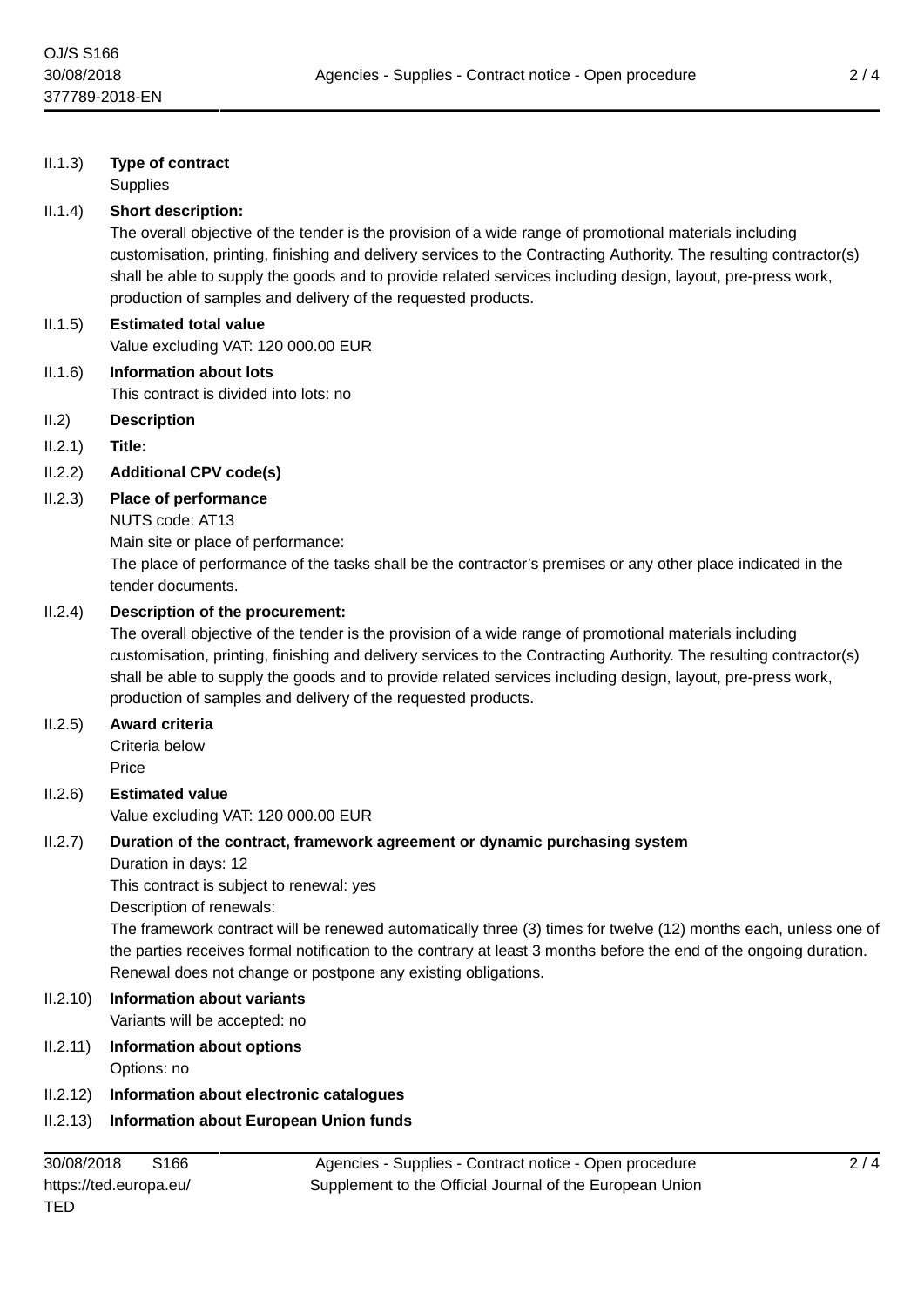The procurement is related to a project and/or programme financed by European Union funds: no

#### II.2.14) **Additional information**

Tender documents will be available for download at the address indicated under heading I.1. The website will be updated regularly and it is the tenderers' responsibility to check for updates and modifications during the tendering period.

#### **Section III: Legal, economic, financial and technical information**

- III.1) **Conditions for participation**
- III.1.1) **Suitability to pursue the professional activity, including requirements relating to enrolment on professional or trade registers**
- III.1.2) **Economic and financial standing** Selection criteria as stated in the procurement documents
- III.1.3) **Technical and professional ability** Selection criteria as stated in the procurement documents
- III.1.5) **Information about reserved contracts**
- III.2) **Conditions related to the contract**
- III.2.2) **Contract performance conditions:**
- III.2.3) **Information about staff responsible for the performance of the contract**

## **Section IV: Procedure**

- IV.1) **Description**
- IV.1.1) **Type of procedure** Open procedure
- IV.1.3) **Information about a framework agreement or a dynamic purchasing system** The procurement involves the establishment of a framework agreement Framework agreement with several operators Envisaged maximum number of participants to the framework agreement: 3
- IV.1.4) **Information about reduction of the number of solutions or tenders during negotiation or dialogue**
- IV.1.6) **Information about electronic auction**
- IV.1.8) **Information about the Government Procurement Agreement (GPA)** The procurement is covered by the Government Procurement Agreement: no
- IV.2) **Administrative information**
- IV.2.1) **Previous publication concerning this procedure**
- IV.2.2) **Time limit for receipt of tenders or requests to participate** Date: 11/10/2018 Local time: 17:00
- IV.2.3) **Estimated date of dispatch of invitations to tender or to participate to selected candidates**
- IV.2.4) **Languages in which tenders or requests to participate may be submitted:** Bulgarian, Czech, Danish, German, Greek, English, Spanish, Estonian, Finnish, French, Irish, Croatian, Hungarian, Italian, Lithuanian, Latvian, Maltese, Dutch, Polish, Portuguese, Romanian, Slovak, Slovenian, Swedish
- IV.2.6) **Minimum time frame during which the tenderer must maintain the tender** Duration in months: 6 (from the date stated for receipt of tender)